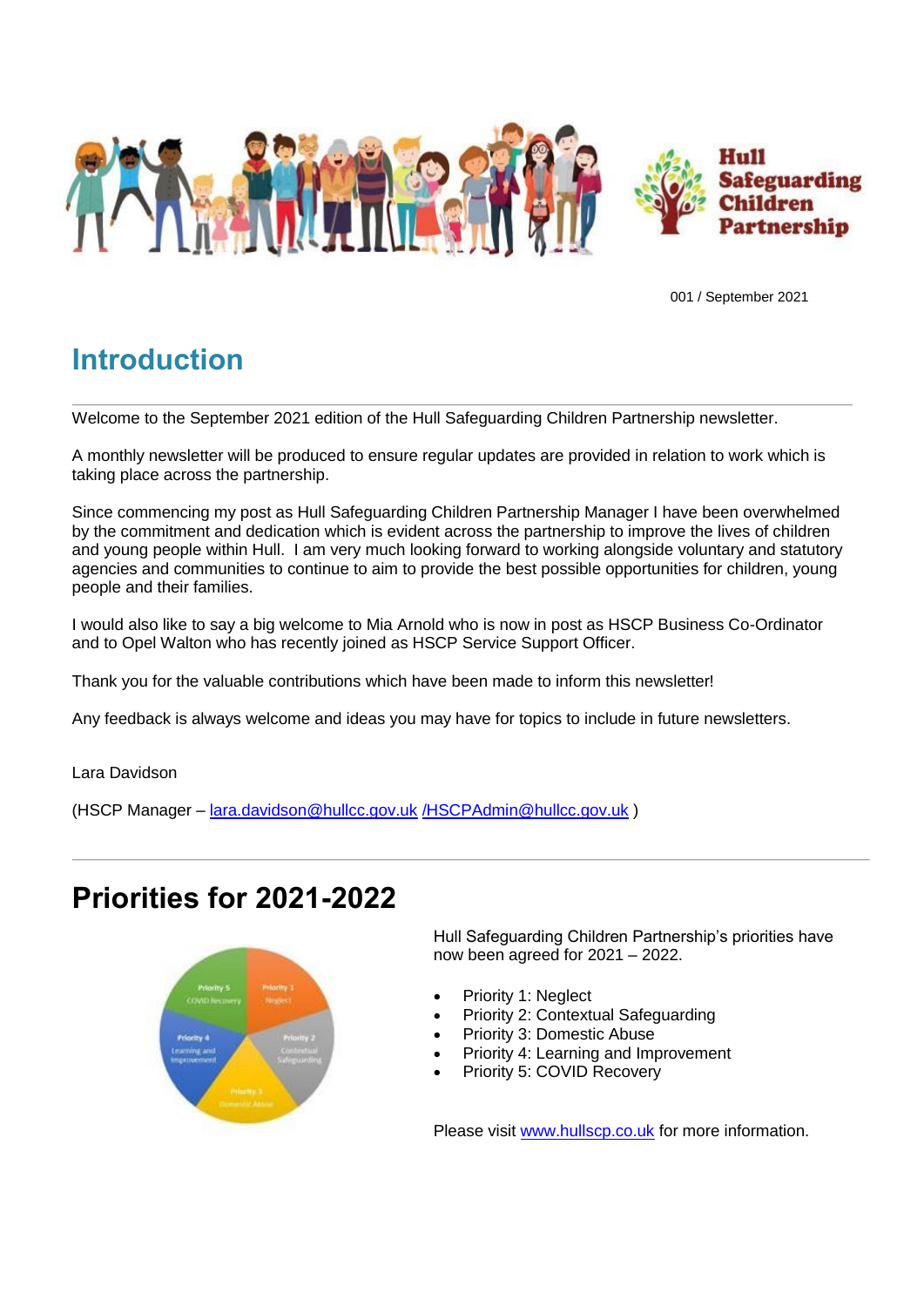# **Updates in relation to priorities**

#### **Neglect**

Neglect remains the most common reason for taking child safeguarding action both nationally and locally and is consistently the most common initial category of abuse for children on a child protection plan.

Neglect continues to be a key theme identified in Learning from Serious Cases and Safeguarding Practice Reviews undertaken by the HSCP. Work is currently being undertaken to re-invigorate the current neglect strategy.

A big thank you to everyone across the partnership who has participated in task and finish groups and provided feedback to assist in updating the current `Neglect Practice Guidance and Tool Kit'. The aim is to ensure that neglect is identified at the earliest possible stages to reduce impact on children through timely and effective support. During October/ November 2021 communication will take place to raise awareness in relation to neglect. Any further views would be most welcomed to assist in improving practice.

#### **Child Exploitation**

The HSCP were successful in a bid to work with `The Tackling Child Exploitation Support Programme (TCE)' which is a joint project in conjunction with University of Bedfordshire, Research in Practice and The Children's Society. The aim of this work is to enable a more effective strategic approach across the partnership to safeguarding children & young people in relation to extra-familial harm and exploitation.

Mapping work is currently taking place to explore the various services, partnership groups, networks and training across Hull in relation to child exploitation.

A similar project is also taking place within East Riding so a joint approach is being taken to consider areas of common interest. This work is being co-ordinated through the HSCP Contextual Safeguarding subgroup.

#### **Domestic abuse**

Bron Sanders (HSCP Independent Scrutineer) has recently completed a scrutiny report to consider how domestic abuse impacts on children and young people across Hull and the effectiveness of current services and partnership arrangements in improving outcomes for children and young people. Close working has taken place between HSCP and Hull Community Safety Partnership (DAP) to complete this work.

The Domestic Abuse Bill has now become law and there is a requirement for all local authorities to review their Domestic Abuse strategy. This is currently underway in Hull through the Domestic Abuse Partnership (DAP). Recommendations are currently being finalised in relation to the HSCP scrutiny work and key messages from the report will be shared in the October 21 HSCP newsletter.

We would like to thank everyone who participated for their time and commitment in sharing knowledge, experiences and views which have formed the basis for the scrutiny findings.

## **Section 11 Audits**

Hull Safeguarding Children Partnership co-ordinated a 'Section 11 Audit' to assess and understand the effectiveness of local safeguarding arrangements.

The section 11 audit is a self-assessment undertaken by an individual agency to consider the extent to which they meet the safeguarding standards, as set out in Section 11 of the Children Act 2004.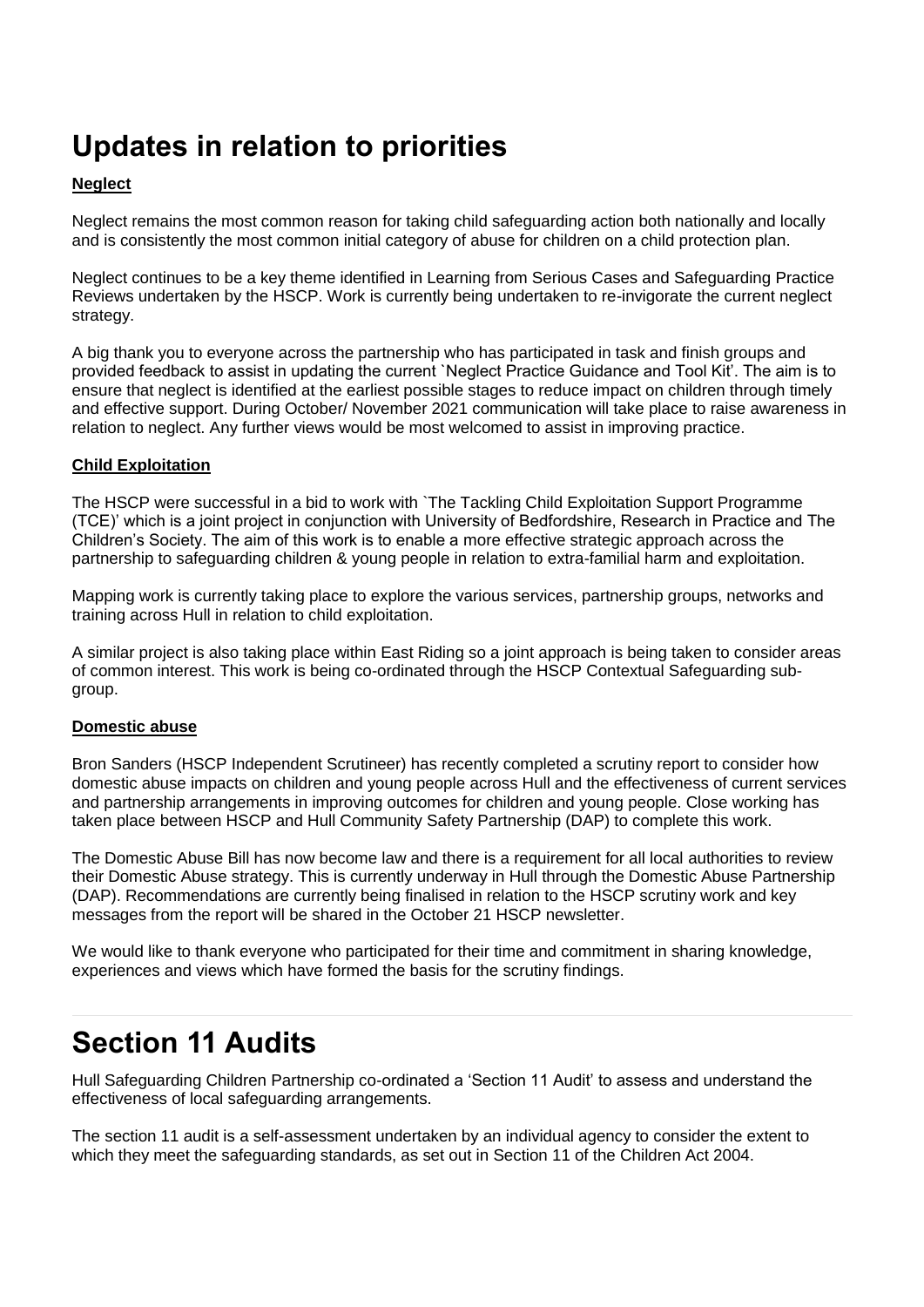The audit assists in identifying arrangements which agencies have in place to safeguard and promote the welfare of children across the partnership.

The audit used a self-assessment rating based on the traffic light system which enabled agencies to describe how they discharge their safeguarding responsibilities, to identify areas of best practice and areas of risk. Some of the areas identified by agencies for further development are detailed below:

|                | S11 Audit category -                                                                                                                                                                         |
|----------------|----------------------------------------------------------------------------------------------------------------------------------------------------------------------------------------------|
| $\overline{1}$ | Staff are aware of their responsibilities in relation to the reporting of private fostering<br>arrangements.                                                                                 |
| $\overline{2}$ | Staff undertake training in respect of recognising and responding to Child Criminal Exploitation<br>including Child Sexual Exploitation.                                                     |
| $\overline{3}$ | There are processes in place to ensure learning from individual cases occurs across the entire<br>organisation.                                                                              |
|                | The Prevent duties are followed to ensure that staff are trained to recognise and take action with<br>children who could be vulnerable to radicalisation.                                    |
| 5              | Policies exist that include reference to the importance of listening to children and parents/carers,<br>and taking account of their wishes and feelings in making individual case decisions. |

Additional information was also requested to gain feedback from safeguarding partners as a result of the COVID-19 pandemic and considered opportunities, learning and challenge.

**A big thank-you to everyone who completed the S11 audits. The information gathered is invaluable in assisting with identifying priorities and work currently being undertaken within Hull Safeguarding Children Partnership.**

## **Together - A Study to Promote Family Well-being**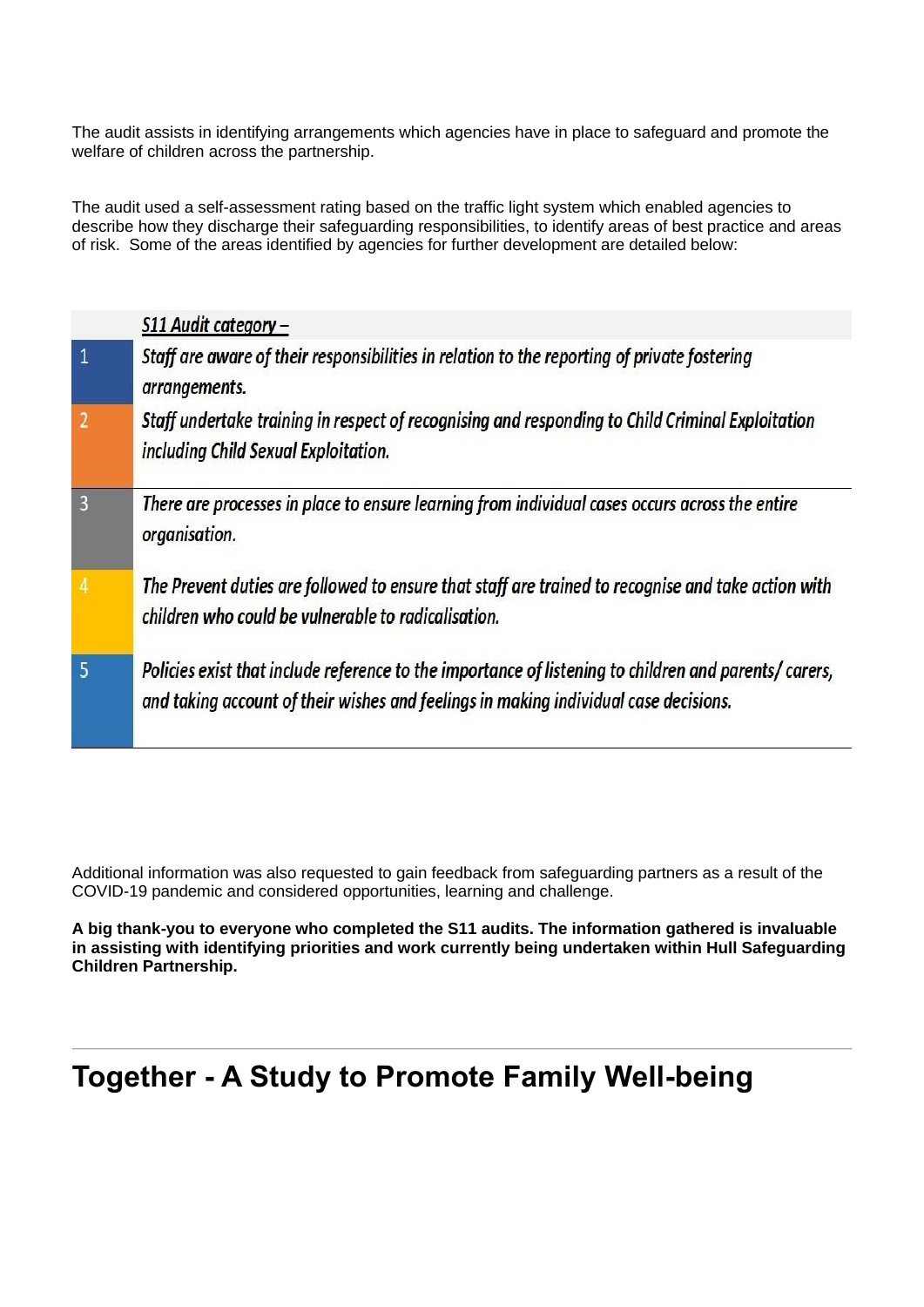

Are you a parent with children aged 3-18? Do you want to help shape services for the future? Come and be part of a study to **promote family wellbeing!** 

## **oramme**

Places are limited and need to be confirmed in advance.

| Location:                                                                                                                         | Acorn Children's Centre, Nestor Grove, Hull, HU9 4DB                                                                                                                                                                                                                                                                                                                                                    |  |
|-----------------------------------------------------------------------------------------------------------------------------------|---------------------------------------------------------------------------------------------------------------------------------------------------------------------------------------------------------------------------------------------------------------------------------------------------------------------------------------------------------------------------------------------------------|--|
| Start date<br>and time:                                                                                                           | Monday 13th September 2021, for 13 weeks from 10am to 2pm                                                                                                                                                                                                                                                                                                                                               |  |
| Facilities:                                                                                                                       | Refreshments will be available and participants are also welcome to bring their own. Social distancing will be maintained<br>throughout. Every parent will receive individual packs with paperwork, pens etc on arrival to reduce sharing and ensure<br>everyone's safety during the session. Crèche facilities available on request. Further details will be provided once your<br>place is confirmed. |  |
| Contact:                                                                                                                          | Danka Collinson 01482 708953<br>Beverley Thompson 07741 671792                                                                                                                                                                                                                                                                                                                                          |  |
|                                                                                                                                   | <b>families</b><br>strengthening<br>communities                                                                                                                                                                                                                                                                                                                                                         |  |
| If you are interested, find out more on our website or speak<br>to the facilitator. You can also contact <b>Beverley Thompson</b> |                                                                                                                                                                                                                                                                                                                                                                                                         |  |
| from the research team directly at:                                                                                               |                                                                                                                                                                                                                                                                                                                                                                                                         |  |
| <b>Mobile:</b>                                                                                                                    | 07741 671 792 (Call, text or WhatsApp)                                                                                                                                                                                                                                                                                                                                                                  |  |
| <b>Twitter:</b>                                                                                                                   | @TogetherStudy1<br>Website: www.ucl.ac.uk/together-study                                                                                                                                                                                                                                                                                                                                                |  |
|                                                                                                                                   |                                                                                                                                                                                                                                                                                                                                                                                                         |  |

We are asking parents to complete four questionnaires over the course of a year and you will get £40 of vouchers if you complete them all.

**NHS**<br>itute for

You will take part in a **free** 13 week programme for parents, which is designed to help parents build positive relationships with their children.













Sure Start<br>Children's Centres

This project is part of a national research study, led by UCL and funded by the National Institute of Health Research.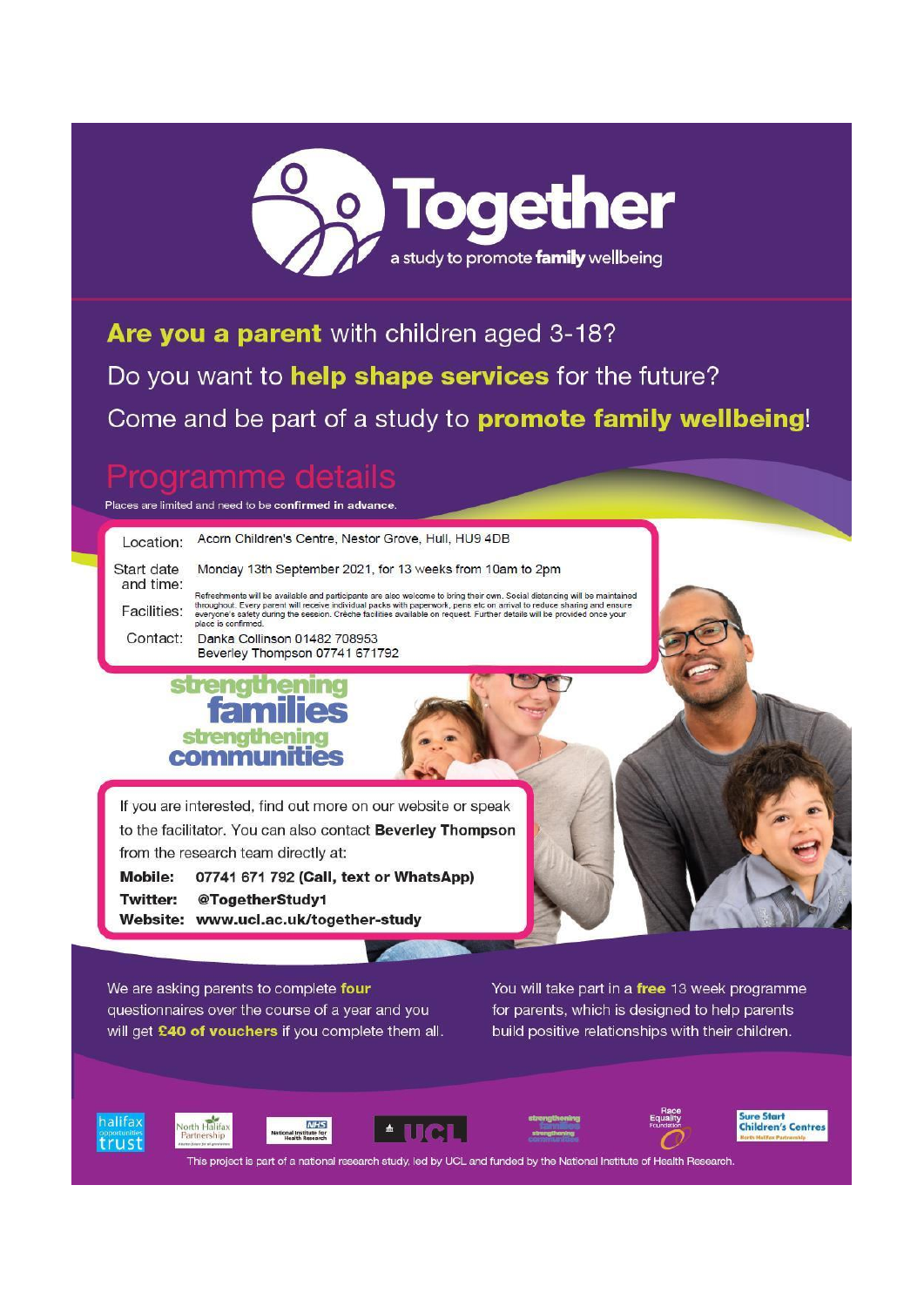# **Training**

#### **Modern Day Slavery**

The Home Office launches a new child-focussed modern slavery E-Learning module.

The new 45-minute module aims to further develop practitioners' understanding of modern slavery from a child safeguarding perspective. The module focusses on child victims of modern slavery, the steps practitioners should take to safeguard victims, and the role of the National Referral Mechanism (NRM) in these cases.

The primary target audience of the E-learning will be the statutory safeguarding partners in England and Wales including local authority children's services, but it will also provide useful context for other modern slavery First Responders across the UK. The module includes content on:



- Child-specific indicators of MS and why children are particularly vulnerable
- Grooming and recruitment into exploitation
- Child criminal exploitation
- Child sexual exploitation
- Section 45 defence
- Safeguarding and making an NRM referrals

The Home Office strongly encourages all employees of First Responder Organisations (which includes local authorities) and frontline professionals who work with children to undertake the training. The E-learning will be hosted on the Modern Slavery and Organised Immigration Crime Unit's (MSOICU) website and can be accessed here - E-Learning Child Victims of Modern Slavery (policingslavery.co.uk)

# **Online Child Sexual Abuse and Exploitation Training**

29th September 2021 (10.00 – 11.00) via MS Teams

In this virtual safeguarding briefing you will hear about the work of Humberside Police Online Investigation Team (POLIT) who are responsible for conducting proactive and reactive investigations into all forms of online child sexual exploitation. Their role is to identify and investigate offenders engaged in child sexual exploitation, securing best evidence to obtain appropriate convictions for those who pose the greatest risk of harm to children. You will hear in this briefing about the functions of the team in dismantling and disrupting organised criminality and the collaborative work undertaken with National Crime Agency (NCA) and Child Exploitation and Online Protection Command (CEOP).

During last year's lockdown the NSPCC received a 60% increase in contacts from people worried about children experiencing online sexual abuse. With children spending more time online than ever before we know that this makes them increasingly vulnerable to the changing world of online sexually abusive behaviour, often with children not understanding that what is happening to them is abuse.

As professionals working with children and families, we have a vital role to play in keeping every child safe online and ensuring we are best placed to provide guidance, support and have the skills and knowledge in which to help in the most challenging of situations.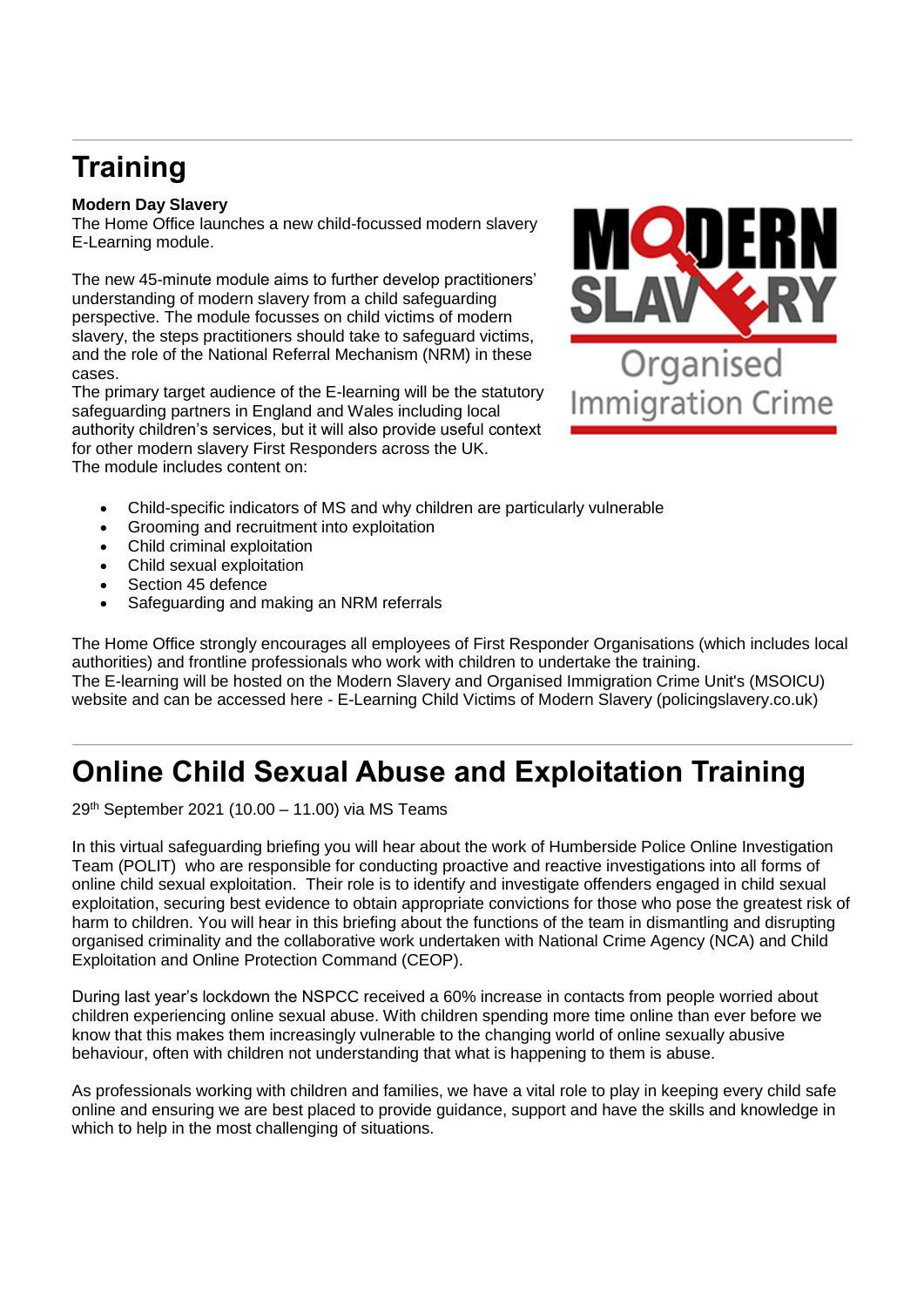Take a look below at a selection of videos highlighting the work of National Crime Agency (NCA) and Child Exploitation and Online Protection Command (CEOP).

<https://youtu.be/fI6wBVT-yoI> <https://youtu.be/wxcwn5x-jE4>

To confirm your attendance at this briefing please email [education.safeguarding@hullcc.gov.uk](mailto:education.safeguarding@hullcc.gov.uk) with your name, role, setting and session you would like to register for. Microsoft Teams joining instructions will be sent to you nearer the time of the briefing.

For further information please contact [Phillip.Painter@hullcc.gov.uk](mailto:Phillip.Painter@hullcc.gov.uk) – Education Safeguarding Manager

#### **Prevent - Counter Terrorism Training**

Have you completed your Prevent training?

Prevent is a statutory responsibility placed on Local Authorities by the Counter Terrorism and Security Act and an important part of our daily work. Many of you come into contact with residents on a daily basis, including vulnerable adults and children, who could be susceptible to radicalisation.

If you haven't already done so we'd like you to complete the

Prevent training to help you become more aware of how to spot the signs to prevent people who could be radicalised.

Hull City Council are offering three e-learning courses produced by the home office that are available to professionals to complete.

- Introduction to the Prevent Duty
- Prevent referrals
- Channel Awareness

To book access these courses please email [LearningandDevelopment@hullcc.gov.uk](mailto:LearningandDevelopment@hullcc.gov.uk) for further information.

## **Reducing Parental Conflict – free course**

A new Reducing Parental Conflict e-Leaning bundle is now being offered to all CYPFS staff and our partners. The eLearning experience is completely free, offers 24/7 access, potentially greater time for reflection and online tools to support learner development and may be used as pre-learning, replacement or refresher learning.

The RPC e-Learning is a complete package of Modules 1 - 4. Learners have access for six months once they have self-registered and created their licence, the deadline for registration is Thursday 30 September.

Learners can complete it at their own pace and log in or return as frequently as they wish within that time.

The RPC e-learning modules can also be completed in any order of preference:



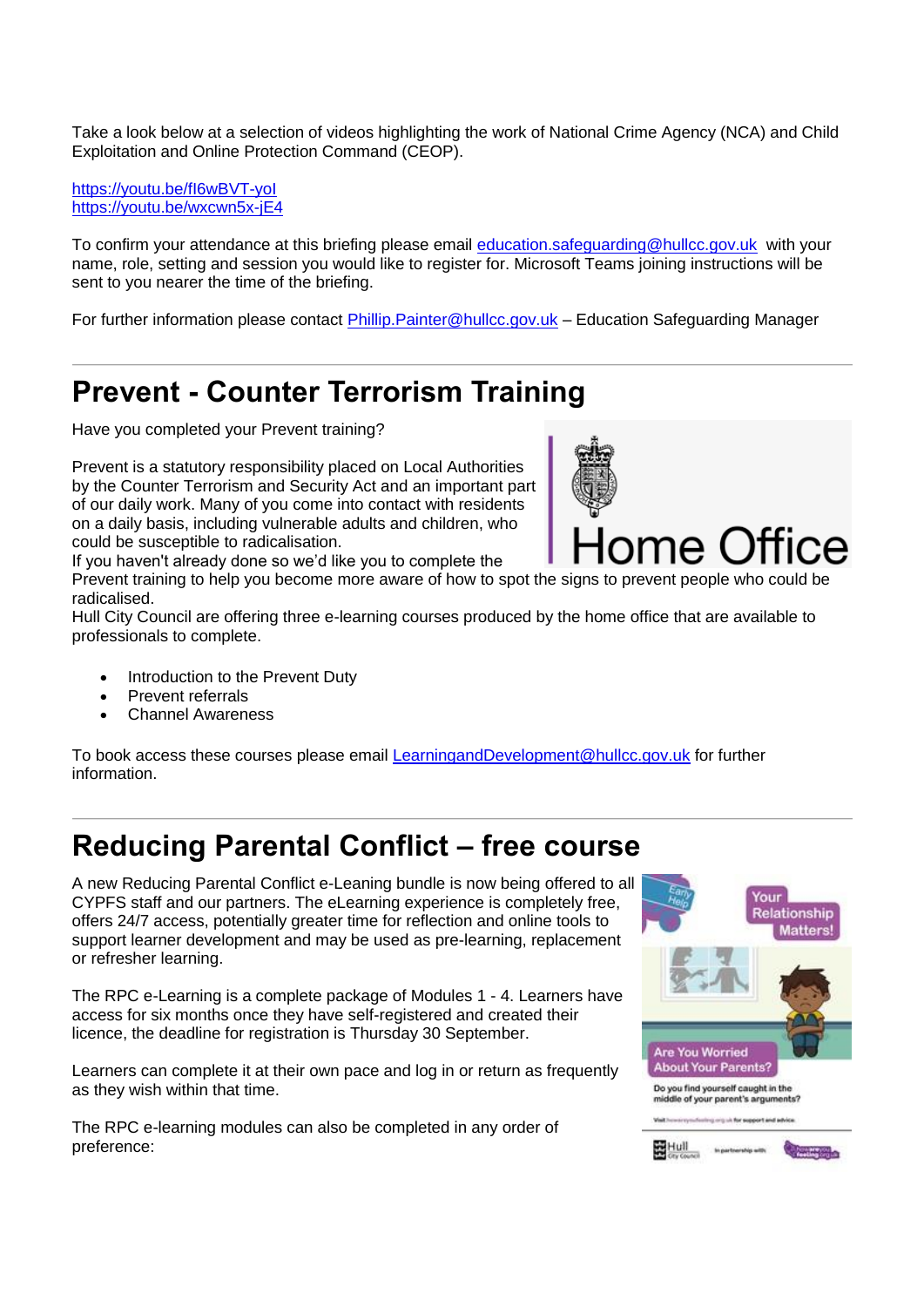- Module 1 Understanding parental conflict and its impact on child outcomes
- Module 2 Recognising and supporting Parents in parental conflict
- Module 3 Working with parents in parental conflict
- Module 4 Parental Conflict: The role of Supervisors and Managers

Each learner will then be issued with the eLearning access link and access token (code) as well as a simple step-by-step guide which explains the process each learner is required to complete to self-register and create their licence to access the RPC eLearning bundle.

If you are interested, please email Helen Richardson - Helen. Richardson2@hullcc.gov.uk

## **Ofsted's review of sexual abuse in schools and colleges**

Ofsted were asked by the government to carry out a review of sexual abuse in schools and colleges, this review concluded in June 2021.

The review revealed how prevalent sexual harassment and online sexual abuse are for children and young people. It is concerning that for some children, incidents are so commonplace that they see no point in reporting them.



Ofsted found that the issues are so widespread that it

needs addressing for all children and young people. The review recommends that schools, colleges and multi-agency partners act as though sexual harassment and online sexual abuse are happening, even when there are no specific reports. Some key findings of the review are detailed below:

- 90% of girls spoken to by Ofsted shared that they experienced sexist name calling or were sent explicit photos and videos.
- 75% of girls spoken to report that pressure to provide sexual images of themselves happens at schools and colleges.
- Girls suffer disproportionately, sexist name calling, online abuse, upskirting, unwanted touching.
- Sexual harassment has become normalised among school age children with students often seeing the point of reporting abuse.

Following this review a number of actions have been taken in response to the key findings -

- Briefings regarding Ofsted's review have been delivered at Local Authority and Multi Academy Trust (MAT) meetings and Primary, Secondary and Special School meetings
- Liaison has been undertaken with Multi Academy Trust Strategic Safeguarding Leads, individual Headteachers and Designated Safeguarding Leads to gather frontline information in relation to actions being undertaken. There is a strong sense that MATS are taking proactive steps in which to pre-empt the findings of the review. A key theme being MAT working groups being established to consider actions being carried out.
- A working party has been initiated with representation from Humberside Police, Office of the Police and Crime Commissioner, Hull Safeguarding Children Partnership Manager, LADO, Headstart and an Education Officer (Safeguarding).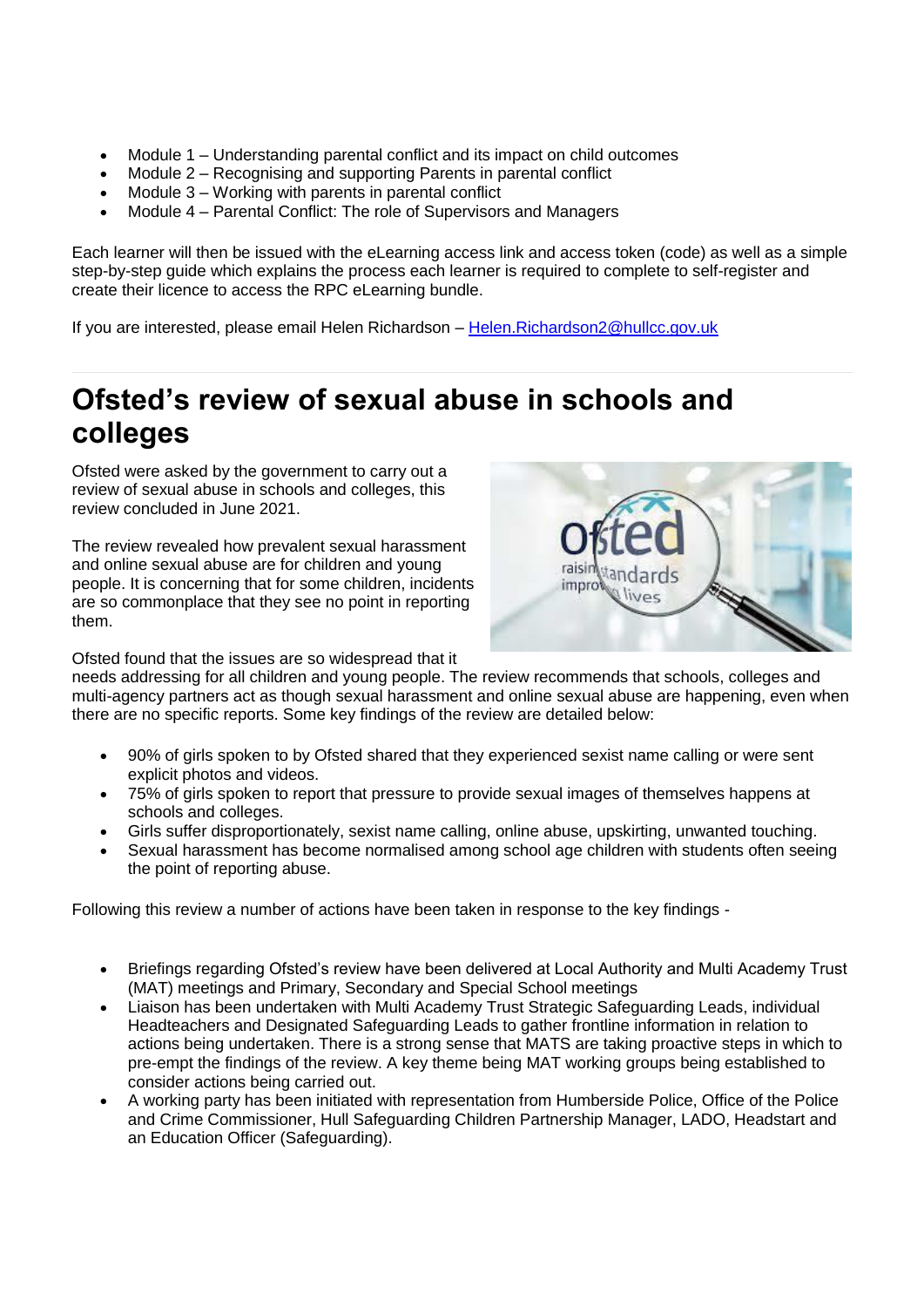For enquiries regarding this please contact [phillip.painter@hullcc.gov.uk](mailto:phillip.painter@hullcc.gov.uk) - Phillip Painter - Education Safeguarding Manager.

#### **Mental health website for CYP and families**

We know this last year has been difficult for everyone in many different ways. For many of the children and young people and families we work with (and for staff) it has impacted on mental health and wellbeing.

HeadStart Hull has worked with partners and children, young people and families to revamp the website [www.howareyoufeeling.org.uk.](http://www.howareyoufeeling.org.uk/)



The site has a section for young people, one for parents and carers and, also, one for professionals.

It includes information on self-care on a range of topics such as managing anxiety, sleep and routine, bereavement and loss etc all of which have been identified as issues impacting on CYP and families.

It also has information on how to access a range of early help and specialist services on mental health for CYP and families. The professionals page also has information on training including pre-recorded short training films and webinars.

Please promote the site to your staff and the children, young people and families you work with.

## **Neighbourhoods and Housing Designated Safeguarding Lead**

The Neighbourhoods and Housing Team have appointed Luke Fairburn as the new Designated Safeguarding Lead.

Luke is the Neighbourhoods and Housing departments liaison for any issues that need escalating relating to safeguarding concerns and learning opportunities.

Luke can be contacted via email at [Luke.Fairburn@hullcc.gov.uk](mailto:Luke.Fairburn@hullcc.gov.uk)

#### **EHASH Numbers**

The Early Help and Safeguarding Hub (EHASH) team are currently experiencing a high number of calls which are not EHASH related.

In order to help us answer calls in a timely manner, we are asking all staff and partners to please only call the EHASH line if it is in relation to a concern or worry for a child that does not have an allocated worker.

Also, where possible, please use the portal on the HCC website to make the relevant referral, if a discussion with a social worker is not required.

**To access the portal please follow the link below:** <https://www.hull.gov.uk/children-and-families/safeguarding-and-welfare/worried-about-child>